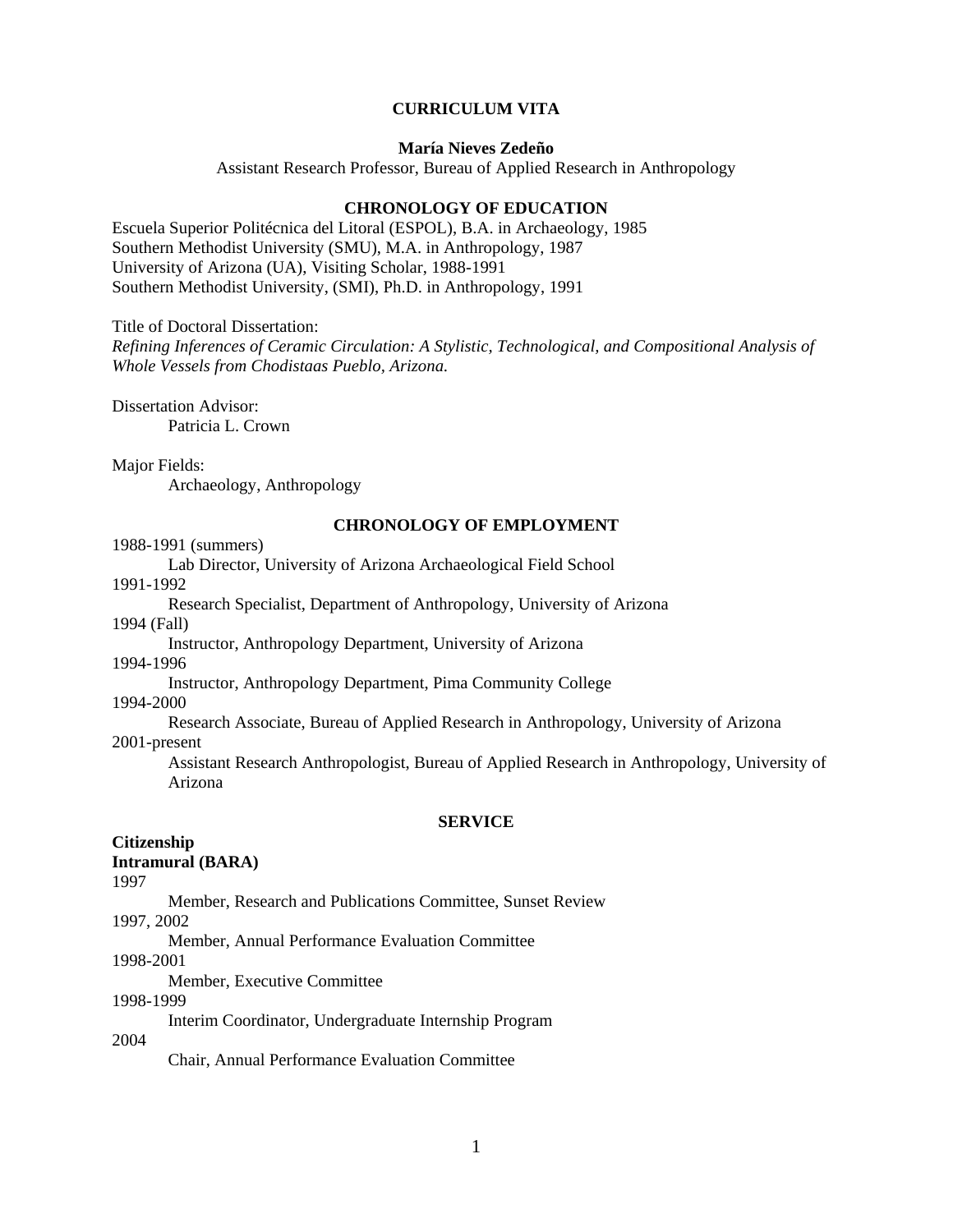## **Outreach**

## **State Level**

2002

Liaison for the Gila River Indian Community, City of Phoenix Water Management District, Tres Rios Project.

# **National Level**

#### 1994-2001

Editor for Spanish Abstracts, *American Antiquity* 

#### 1998-2000

Member, Poster Award Committee, Society for American Archaeology

### 1998-present

Member, Editorial Board, Archaeology Series, Greenwood Publishing Company

### 2001-2004

Chair, Poster Award Committee, Society for American Archaeology

# 2001-2005

Member, Editorial Board, Companion of American Architecture, University of Chicago Press.

## 2003-2007

Member, Executive Board, Southwest Symposium.

# **Research Proposal Peer Reviews**

# 1998

| .    | National Science Foundation, Dissertation Improvement Grant Proposal (n=3) |
|------|----------------------------------------------------------------------------|
| 1999 |                                                                            |
|      | National Science Foundation, Professional Research Grant Proposal (n=1)    |
| 2000 |                                                                            |
|      | National Science Foundation, Dissertation Improvement Grant Proposal (n=1) |
|      | National Science Foundation, Professional Research Grant Proposal $(n=1)$  |
| 2001 |                                                                            |

National Science Foundation, Dissertation Improvement Grant Proposal (n=2)

2004 National Sicence Foundation, Proffesional Research Grant Proposal (n=1)

# **Manuscript Peer Reviews**

| 1997 |                                                                |
|------|----------------------------------------------------------------|
|      | Research Article, American Antiquity                           |
| 1998 |                                                                |
|      | Research Article, Kiva                                         |
|      | Research Article, Journal of Archaeological Method and Theory  |
| 1999 |                                                                |
|      | Research Article, Journal of Archaeological Method and Theory  |
| 2000 |                                                                |
|      | Research Article, Revista de Antropologia Americana, Argentina |
| 2001 |                                                                |
|      | Book Manuscript, Greenwood Publishing Company                  |
|      | Research Article, American Antiquity                           |
| 2003 |                                                                |
|      | Research Article, Journal of the Southwest                     |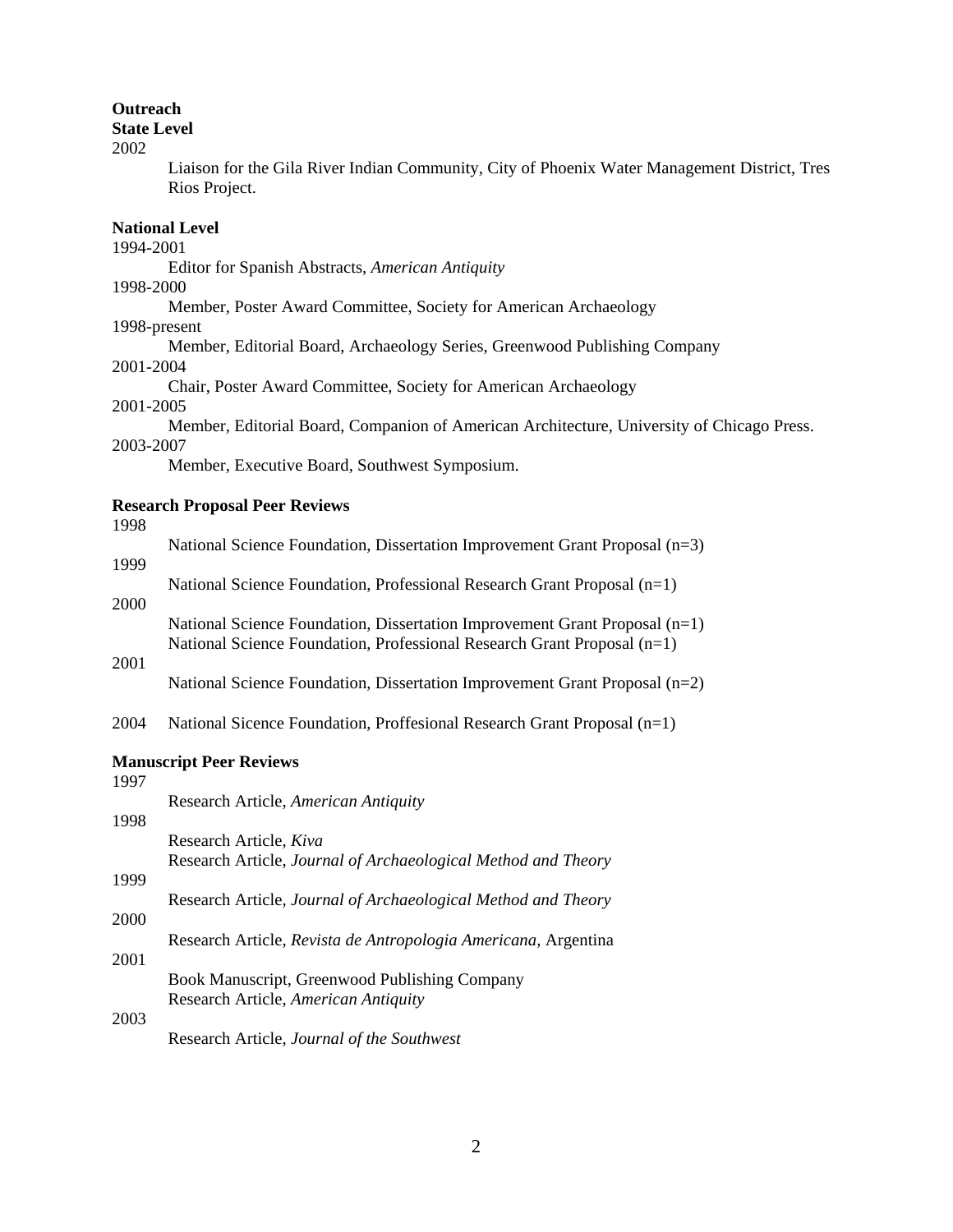## **PUBLICATIONS**

# **Scholarly Books and Monographs**

Mills, B., C. Goetze, and M. N. Zedeño

1993 Across the Colorado Plateau: Ceramic Studies of the Enron Pipeline Expansion Project. Office of Contract Archaeology and Maxwell Museum, University of New Mexico, Albuquerque.

### Zedeño, M. N.

- 1994 \* Sourcing Prehistoric Ceramics at Chodistaas Pueblo, Arizona: The Movement of Pots and People in the Grasshopper Region. Anthropological Papers of the University of Arizona 58.
- Zedeno, M. N., guest editor
- 1999 Scholars of the BAE: Exploring the Roots of American Anthropology. Journal of the Southwest 41(3).

Stoffle, R., M. N. Zedeno, and David Halmo, editors

2001 American Indians and the Nevada Test Site: A decade of Applied Research. US Government Printing Office, Washington, DC.

Zedeno, M. N., Alex Carroll, and Richard Stoffle, editors

2003 Ancient Voices, Storied Places: Themes in Contemporary Indian History. Manuscript completed, under review for publication.

# **Book Chapters, Original Research**

Zedeno, M. N.

1995 \* The Role of Population Movement and Technology Transfer in the Manufacture of Southwestern Ceramics. In Evolution of Ceramic Production in the American Southwest, edited by P. Crown and B. Mills, pp. 115-141. University of Arizona Press, Tucson.

Applegate, A. and N. Zedeno

- 2001 Site E-92-9: A Possible Late Neolithic Solar Calendar. In "Holocene Settlement of the Egyptian Sahara" vol 1, edited by F. Wendorf and R. Schild, pp. 463-467. Kluwer Academic/Plenum Publishers, New York.
- 2001 Site E-92-8: A Late Prehistoric C-Group Component at Nabta Playa. In "Holocene Settlement of the Egyptian Sahara" vol. 1 , editd by F. Wendorf and r. Schild, pp. 529-533. Kluwer Academic/Plenum Publishers, New York.

Zedeno, M. N.

2002 Neolithic Ceramic Production in the Eastern Sahara of Egypt. In "Holocene Settlement of the Egyptian Sahara" vol. 2, edited by Kit Nelson, pp. 51-64. Kluwer Academic/Plenum Publishers, New York.

Zedeno N. M.

2002 Artifact Design, Composition, and Context: Updating the Analysis of Ceramic Circulation at Point of Pines, Arizona. In "Ceramic Sourcing in the Greater Southwest," edited by Donna Glowacki and Hector Neff, pp. 74-84. UCLA Institute of Archaeology, Los Angeles.

Zedeno, M. N. and R. Stoffle

2003 Tracking the Role of Pathways in the Evolution of a Human Landscape: the St. Croix Riverway in Ethnohistorical Perspective. In "Colonization of Unfamiliar Landscapes: The Archaeology of Human Adaptation" edited by M Rockman and J. Steele, pp. 59-80. Routledge, London.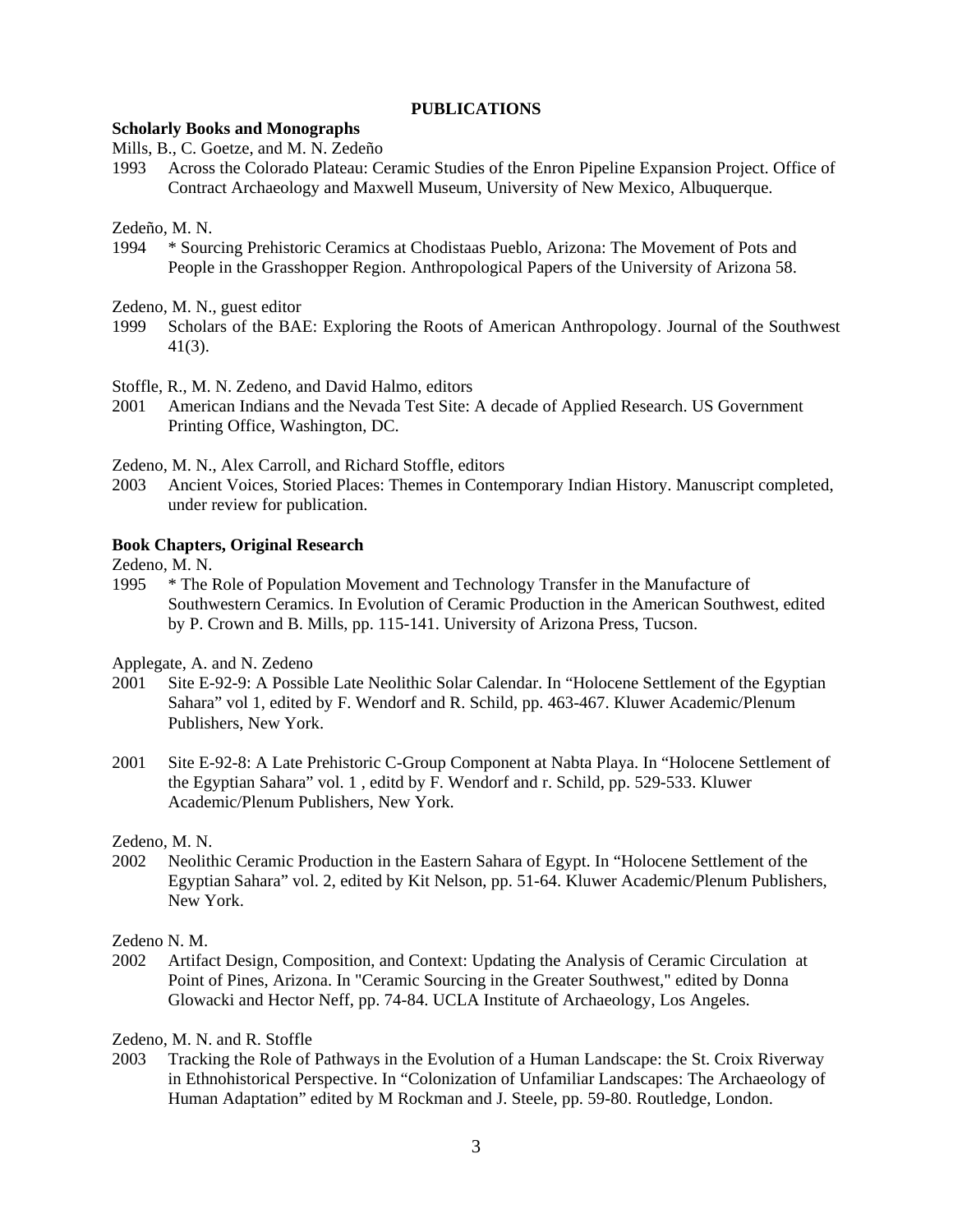# **Book Chapters, Prior Research**

Reid, J. J., J. Welch, B. Montgomery, and M. Zedeño

1996 Overview of the Late Pueblo III Period Settlement Patterns in the Mountains of East-central Arizona. In The Prehistoric Pueblo World, 1150-1350, edited by M. Adler, pp. 73-85. University of Arizona Press, Tucson.

# **Book Chapters, Review of State of the Field**

Zedeno M. N.

2000 On What People Make of Places-- A Behavioral Cartography. In "Explorations in Social Theory," edited by M. B. Schiffer, pp. 97-111. University of Utah Press, Salt Lake City.

Zedeno, M.N., D. Triadan, and R. Bishop

2003 Compositional Analysis in American Archaeology. In Patterns and Process: Essays in Honor of Edward V. Sayre, edited by L. Van Zelst, pp. 27-56. Smithsonian Institution Press, Washington, D. C.

# **Peer-Reviewed Journal Articles –original research**

Zedeño, M. N.

1985 La Relación Forma-contenido en la Clasificación Cerámica. In Boletín de Antropología Americana 11:16-26. [Form-substance relationships in ceramic classification]

J. J. Reid, B. Montgomery, and M. N. Zedeño

1995 \*Refinements in Dating Late Cibola White Ware. Kiva 61(1):31-44.

Toupal, R., M.N. Zedeno, and R. Stoffle

- 2001 Cultural Landscapes and Ethnographic Cartographies: Scandinavian-American and American Indian Knowledge of the Land." Environmental Science and Policy Journal 4:171-184.
- Carroll, A. K., M.N. Zedeno, and R. Stoffle
- 2004 Landscapes of the Ghost Dance: A Cartography of Numic Ritual. Journal of Archaeological Method and Theory. Forthcoming (June)

### **Peer-reviewed Journal Articles, prior research**

Zedeno, M. N.

1998 \* Identifying Material Correlates for Ceramics Circulation in the Prehistoric Puebloan Southwest. Journal of Anthropological Research 54(461-476).

Zedeno, M. N. and D. Triadan

2000 \*Ceramic Evidence for Community Reorganization and Change in East-central Arizona. Kiva 65: 215-233.

## **Peer-reviewed Journal Articles-state of the field**

Zedeno, M. N.

1997 Landscapes, Land Use, and the History of Territory Formation: An example from the Puebloan Southwest. Journal of Archaeological Method and Theory 4(1):67-103.

Zedeno, M. N., D. Austin, and R. Stoffle

1997 Landmark and Landscape: A Contextual Approach to the Management of American Indian Resources. In Culture and Agriculture 19(3):123-129.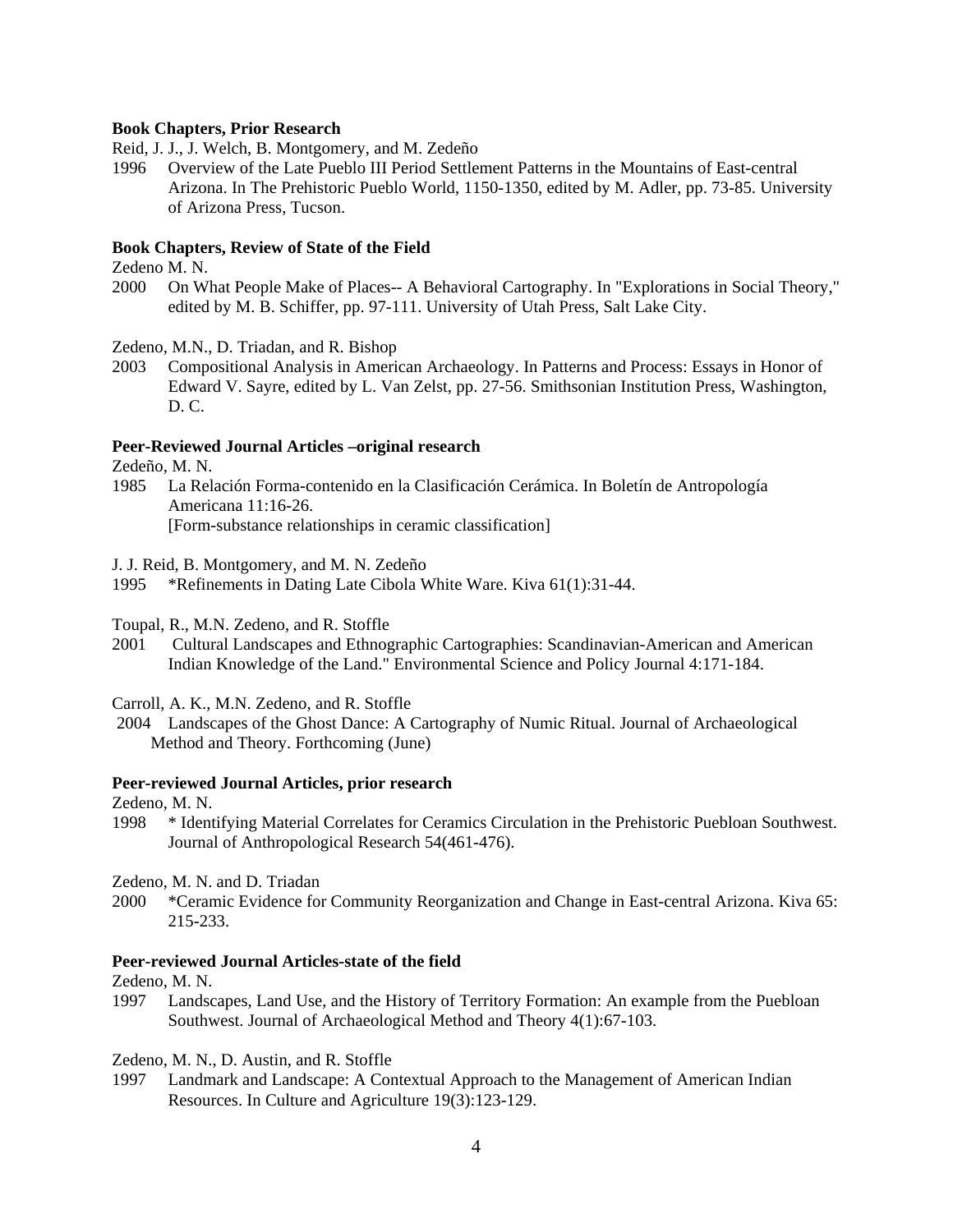Zedeno, M. N.

1999 BAE Anthropology: Its Roots and Legacy. Journal of the Southwest 41(3): 273-281.

Adams, C. E. and M. N. Zedeno

1999 BAE Scholars as Documenters of Diversity and Change at Hopi, 1870-1895. Journal of the Southwest 41(3): 311-334.

Stoffle, R. and M. N. Zedeno

2001 [2003] Historic Memory and Ethnographic Perspectives on the Southern Paiute Homeland. Under Review, Journal of California and Great Basin Anthropology 23(2).

### **Book Reviews in Peer-Reviewed Journals**

Hegmon, M.<br>1994 The S

1994 The Social Dynamics of Pottery Style in the Early Puebloan Southwest. American Antiquity  $62(4)$ .

Whittlesey, S., R. Ciolek-Torello, and J. Altschul (editors)

2001 Vanishing River: Landscapes and Lives of the Lower Verde Valley. Journal of Field Archaeology 27:233-235.

#### **Professional Magazines and Newsletters**

Zedeño M.N.

1985 Análisis Térmico-diferencial de la Cerámica Chorrera. In Gaceta Arqueológica Andina (January):3-4. [Differential-thermal analysis of Chorrera ceramics]

Beck, C., M. N. Zedeno, and R. Furlow

1997 Time, Trust, and the Measure of Success: The American Indian Cultural Resources Program at the Nevada Test Site. SAA Bulletin 15(3):40-42.

Dewey-Hefley, G. M. N. Zedeno, R. Stoffle, and F. Pittaluga

1998 Piecing the Landscape Puzzle. Common Ground Magazine (Winter/Spring).

1998 Zedeno, M. N. and D. Austin Archaeology, Natural Science, and Applied Research. AAA Newsletter (April).

## **Peer-Reviewed Research reports:**

Zedeño, M. N. and R. Stoffle

1996 Casa Grande Ruins National Monument: Foundations for Cultural Affiliation. NAGPRA Consultation Report prepared for Western Archaeological and Conservation Center, National Park Service, Tucson.

Harry, K. and M. N. Zedeno

1996 Chemical Characterization of Ceramic Pastes. In Archaeological Investigations at the SRI Locus of the West Branch Site AZ AA:16:3, edited by S. Whittlesey and K. Harry, chapter 12. Statistical Research Inc., Tucson.

Zedeno, M. N.

1997 Statistical Analysis of Prehistoric Artifacts from San Nicolas Island, California. Research Report Prepared for Statistical Research Inc., Tucson.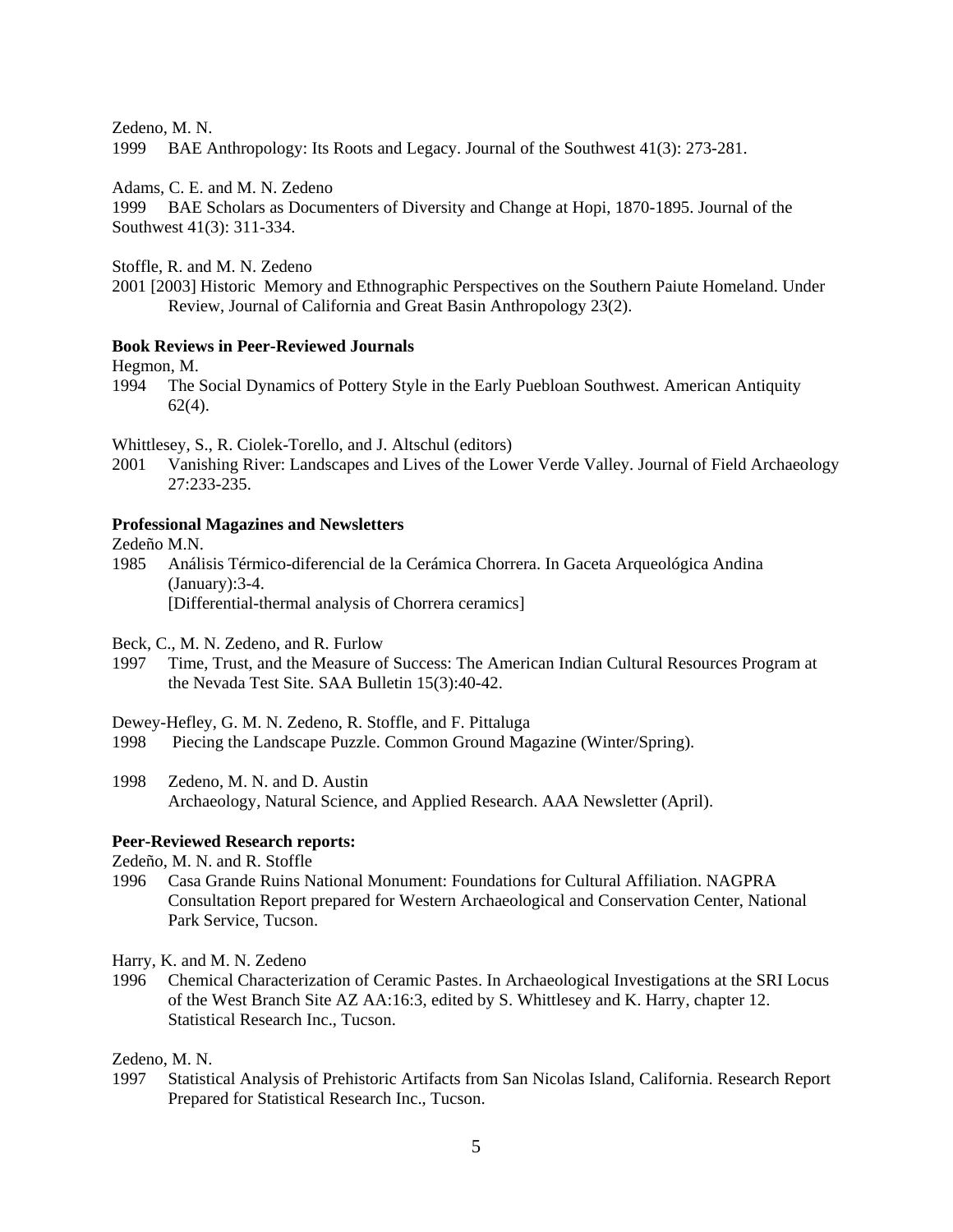Stoffle, R., M.N. Zedeno, et al.

1998-2000 Backbone of the River: Cultural Assessment along the Hoover Dam Bypass. Prepared for the US Highway Administration and CH2MHILL. BARA, University of Arizona, Tucson.

Zedeno, M. N., Stoffle, R., Dewey-Hefley, G., and Shaul, D.

1999 *Storied Rocks:* American Indian Inventory and Interpretation of Rock Art Sites on the Nevada Test Site. Prepared for the U.S. Department of Energy, Nevada Operations Office. Bureau of Applied Research in Anthropology, University of Arizona, Tucson. Desert Research Institute Technical Report No. 93, Las Vegas.

Zedeno, M.N., R. Stoffle, F. Pittaluga, G. Dewey-Hefley, M. Porter, and C. Basaldu

2000 Ojibway Traditional Resource Use in the Western Great Lakes. Report Prepared for the National Park Service, Midwest Region. Bureau of Applied Research in Anthropology, University of Arizona, Tucson.

Stoffle, R., M.N. Zedeno, J. Eyrich, and P Barabe

2000 Ethnographic Overview and Assessment of Wellington Canyon, Pintwater Range, Nevada. Report prepared for SAIC and the U.S. Air Force. Bureau of Applied Research in Anthropology, University of Arizona,Tucson.

Zedeno, M. N., J. Schrag-James, and R. C. Basaldu

2001 Overview and Inventory of Ethnographic Resources for Petrified Forest National Park, El Malpais National Monument and National conservation Area, and El Morro National Monument. Report prepared for the Intermountain Region of the National Park Service. Bureau of Applied Research in Anthropology, University of Arizona, Tucson.

Zedeno, M. N., R. C. Basaldu, K. Hamm, and A. Eisenberg

2001 Ethnographic Overview and Assessment for the St. Croix River National Scenic Riverway. Report Prepared for the National Park Service, Midwest Region. Bureau of Applied Research in Anthropology, University of Arizona, Tucson.

Zedeno, M. N. and R. C. Basaldu

2002 Ozarks National Scenic Riverways, Missouri – Cultural Affiliation Study. Draft Report prepared for the National Park Service, Midwest Region. Bureau of Applied Research in Anthropology, University of Arizona, Tucson.

#### **SCHOLARLY PRESENTATIONS**

#### **Conference presentations-submitted:**

Zedeno, M. N.

2000 Life on the Path: Native Trails Systems in the Midwest. Paper presented at the annual meetings of the Society for American Archaeology, Philadelphia.

Stoffle, R. and M. N. Zedeno

2000 The concept of Power and its connection to people, places, and resources. Paper Presented at the Great Basin Anthropological Conference, Ogden, Utah.

Zedeno, M. N.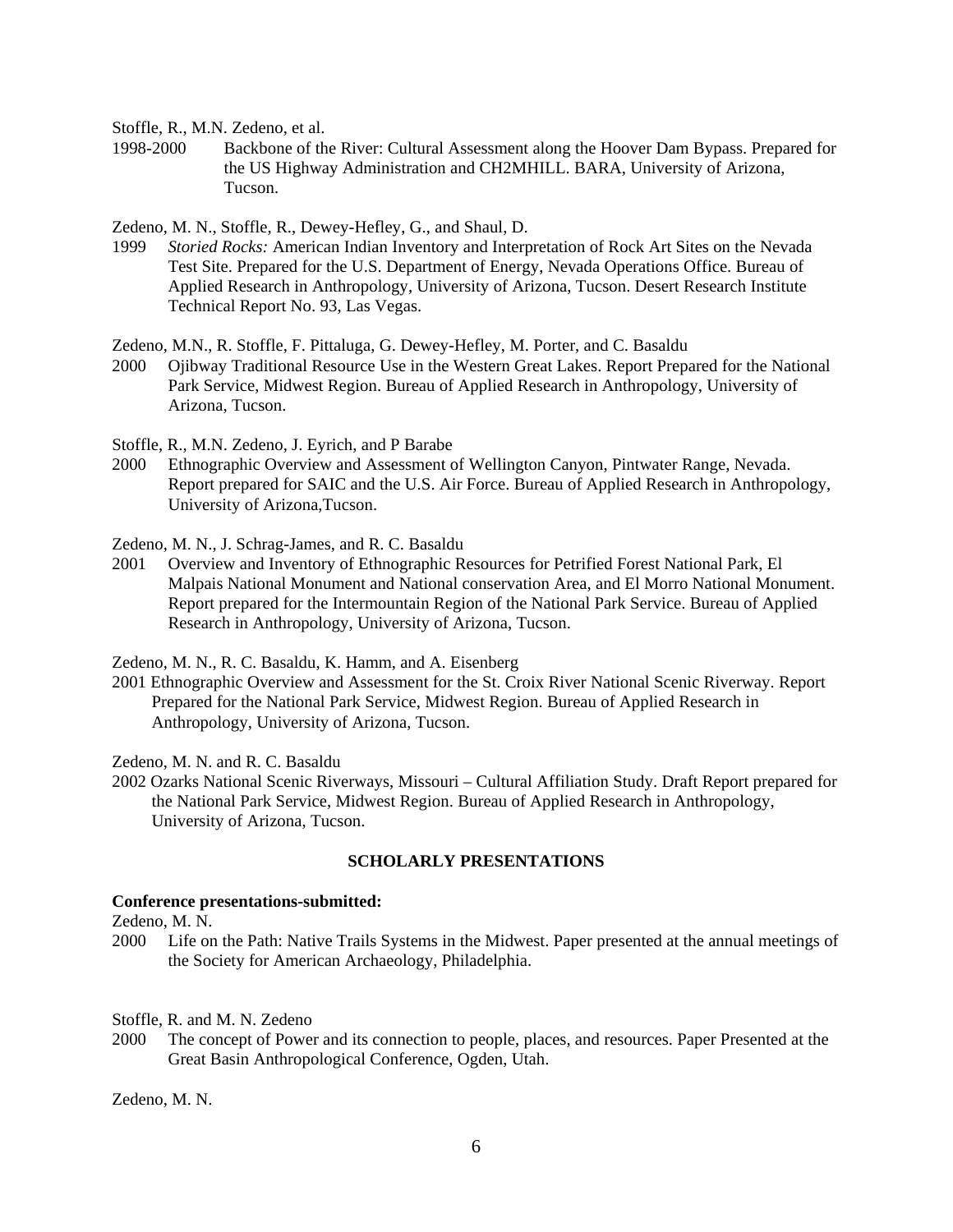2002 Artifact Classification, Formation Processes, and Discard Behaviors: Lessons from NAGPRA. paper Presented at the Great Basin Anthropological Conference, Elko, Nevada.

### **Conference presentations-invited:**

Zedeno, M. N.

1997 Archaeology in the Garden of Good and Evil. Paper Presented at the Symposium entitled "Social Theory in Archaeology: Setting the Agenda." Salt Lake City, Utah. (October 25-27, 1997).

Zedeno, M. N., D. Austin, and R. Stoffle

1997 Landmark, Landscape, and Ecosystem: a Hierarchical Approach to the Management of Cultural Resources. Presented in the symposium entitled "Cultural Anthropology Meets Political Ecology in the XXI Century," Society for Applied Anthropology Meetings, Seattle.

Zedeno, M. N.

1997 Interpreting the Development of Hybrid Ceramic Technologies in the Late Prehistoric Southwest: The Maverick Mountain Case Study. Presented at the Society for American Archaeology Meetings, Nashville.

Zedeno, M.N.

1998 Engendering the American Indian Past in Contemporary Applied Anthropology. Paper Presented at the SFAA Meetings, Puerto Rico.

Stoffle, R. and M. N. Zedeno

1998 Historic Memory and Ethnographic Perspectives on the Southern Paiute Homeland. Paper presented at the Symposium on Numic Origins, Great Basin Conference, Oregon.

Stoffle, R., M. N. Zedeno, G. Dewey, and F. Pittaluga

1998 Ojibway Natural Resource Use in the Western Great Lakes: A National Park Service Project. Paper presented at the Natural Resource Area Conference, Mackinaw Island, MI.

Zedeno, M.N.

1998 Ethnographic Overview of American Indian Resources in El Malpais National Monument. Paper presented at the 10<sup>th</sup> Anniversary Symposium, El Malpais National Monument, NM.

Zedeno, M.N.

1999 Ojibway Land Use in the Western Great Lakes. Paper Presented at the SFAA Meetings, Tucson.

Zedeno, M. N., R. Stoffle, and G. Dewey-Hefley

1999 Rock Art and the Architecture of Place. Paper presented at the SAA annual meetings, Chicago.

Zedeno, M. N. and D. Triadan

- 2001 Political Geography and Territoriality of 14 th Century Settlements in the Mogollon Rim, Eastcentral Arizona. Paper presented at the SAA annual meetings, New Orleans.
- Bishop, R., Zedeno, M.N. and D. Triadan
- 2001 Hybrid Ceramic Technologies: A New Look at the Development of Polychrome Pottery in Eastcentral Arizona. Paper presented at the SAA annual meetings, New Orleans.
- Zedeno, M. N., H. Neff, and A. Nielsen
- 2002 Searching for Analytical Alternatives in the Characterization of Copper Minerals. Paper presented at the SAA annual meetings, Denver.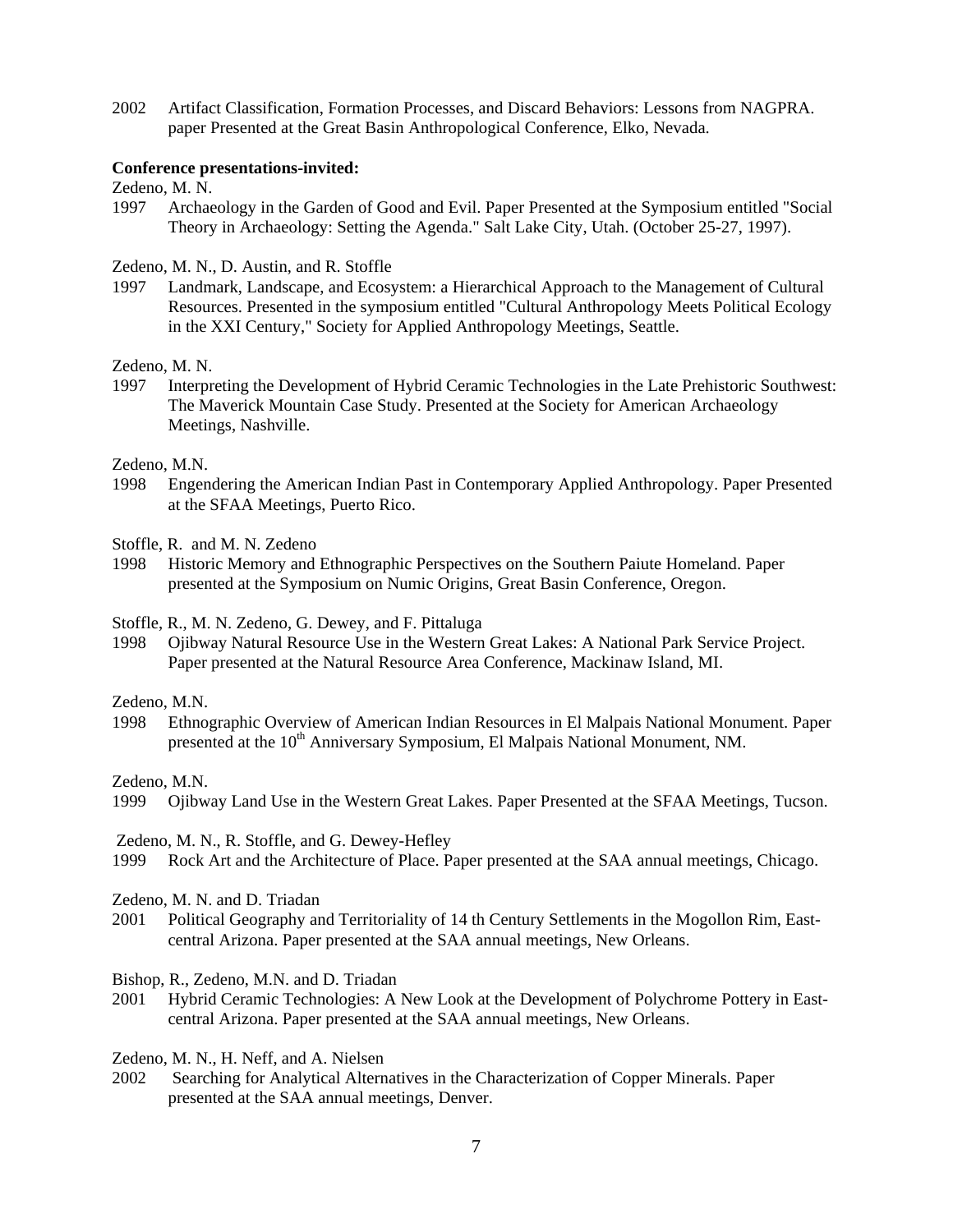Carroll, A K, M. N. Zedeno, and R. Stoffle

2002 A Cartography of Ritual Behavior: Ghost Dance Sites in History and Archaeology. Paper presented at the SAA annual meetings, Denver.

#### **Conference Symposium - Invited Discussant:**

Zedeno, M. N.

1998 Places of Power: The Ethnohistory and Archaeology of Sacred Geographies. Session organized by R. Mann and J. D. Birk. American Society for Ethnohistory Annual Meetings, Minneapolis.

#### **Conference Symposium Organizer:**

Zedeno, M. N. and W. Walker

- 1997 Scholars of the BAE: The Relevance of 19<sup>t</sup> th Century Ethnographic Research for Archaeology Today. Symposium presented at the SAA annual meetings, Nashville.
- 2001 Integrating American Indian Views into Archaeological Interpretation. Poster Symposium presented at the SAA annual meetings, New Orleans.

## **Conference - Public Session Chair:**

2000 Ethnoarchaeology. SAA Annual Meetings, Philadelphia.

## **GRANTS AND CONTRACTS**

### **Doctoral Dissertation Improvement Grants:**

Private:

1987 Graduate Student Assembly, SMU (\$750) Agnese Lindley Foundation Grant (\$4,800) Institute for the Study of Earth and Man, SMU (\$1,200) Sigma Chi Society Grant (\$500)

Federal:

1988 National Science Foundation, Dissertation Improvement Grant (\$7,000)

## **Principal Investigator:**

*(1) Ceramic Research at Point of Pines Arizona – Effort: 3 months* 

Federal:

1995 National Science Foundation, Research Grant (\$24,000)

State of Missouri:

1995 Missouri University Research Reactor Research Grant (equivalent to \$22,000 in NA analysis)

*(2) National Park Service, Ethnographic Resource Overview, Three Parks, Arizona and New Mexico, three years, 3 months per year* 

Federal: 1997 (\$14,000) 1998 (\$18,000) 1999 (\$44,000)

(3*) Nellis Air Force Base, Indian History Project, 3 months* 

Federal: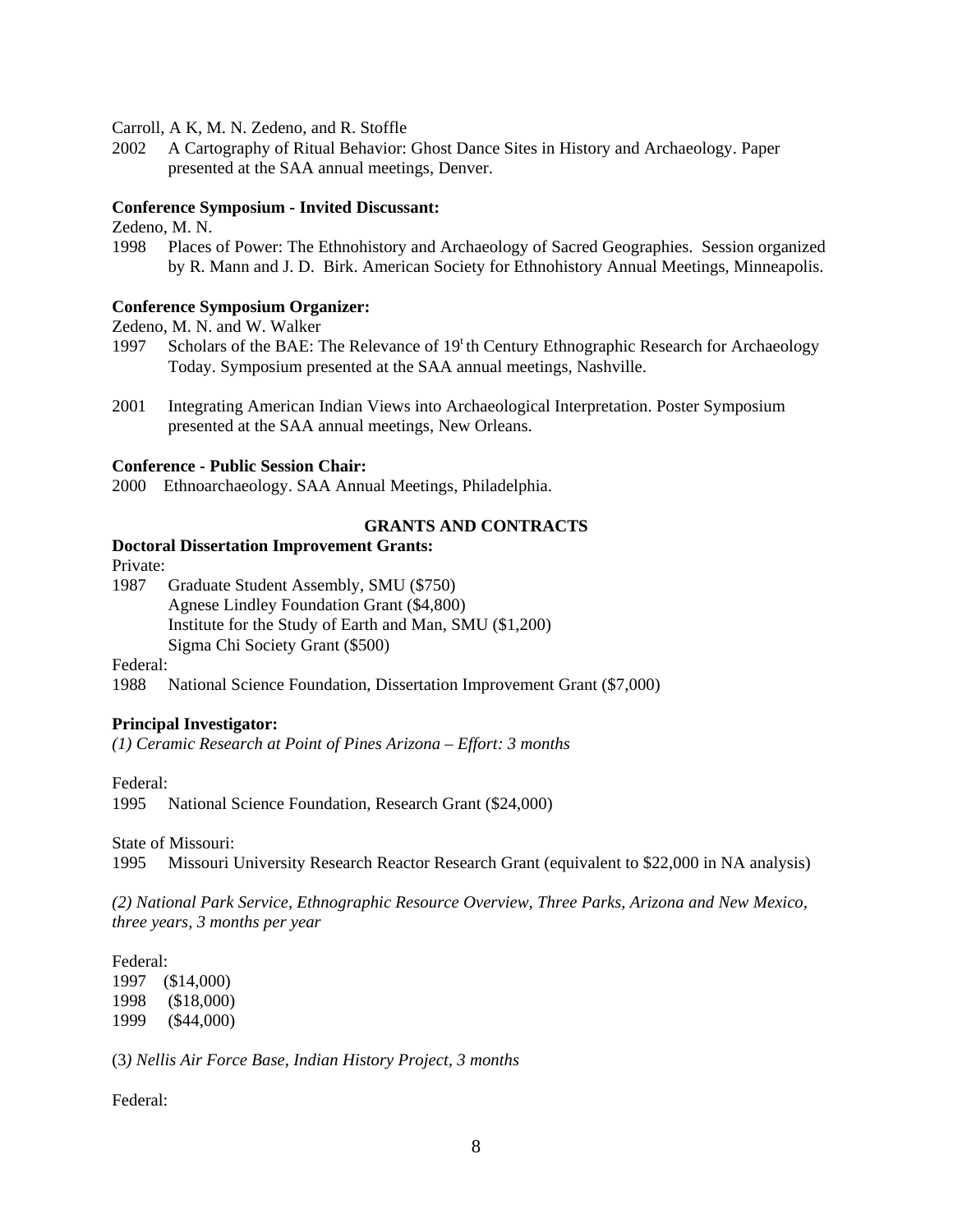2000 (\$51,000)

(4) *National Park Service, Cultural Affiliation Study, Ozark National Scenic Riverways, 6 months* 

Federal: 2001 (\$88,000)

*(5) National Park Service, Cultural Affiliation and Ethnographic Overview, Theodore Roosevelt N.P, Fort Union NHS, and Knife River Indian Villages NHS, North Dakota, 3 months per year, 2 years* 

Federal: 2003 (90,000)

(6) *National Park Service, Ethnographic Resource Inventory, St. Croix River National Scenic Riverways, Minnesota, 1 month per year, 1 year* 

Federal: 2003 (49,700)

(7) *US Air Combat Command,Special Topics- Belted Range and Black Mountain, Nevada Test and Training Range, 2 months per year, 2 years*

Federal: 2003 (182,000)

#### **Co-Principal Investigator**

(1) US Department of Energy, Nevada Operations Office, Multi-year and Multi-task Cultural Resources Program, 1-2 months each year, for the years of 1995-2001

Federal: 1995 \$350,000 1996 \$120,000 1997 \$183,000 1998 \$90,000 1999 \$150,000 2000 \$50,000 2001 \$75,000

(2) U.S. Air Force, Multi-year, Multi-task Cultural Resources Program, for the years of 1998-1999, 1 month each year

Federal: 1998 \$29,000 1999 \$40,000

(3) National Park Service, Cultural Resource Overview for Four Great Lake Parks, two years, 3 months each year

Federal: 1996 \$81,000 1997 \$96,000